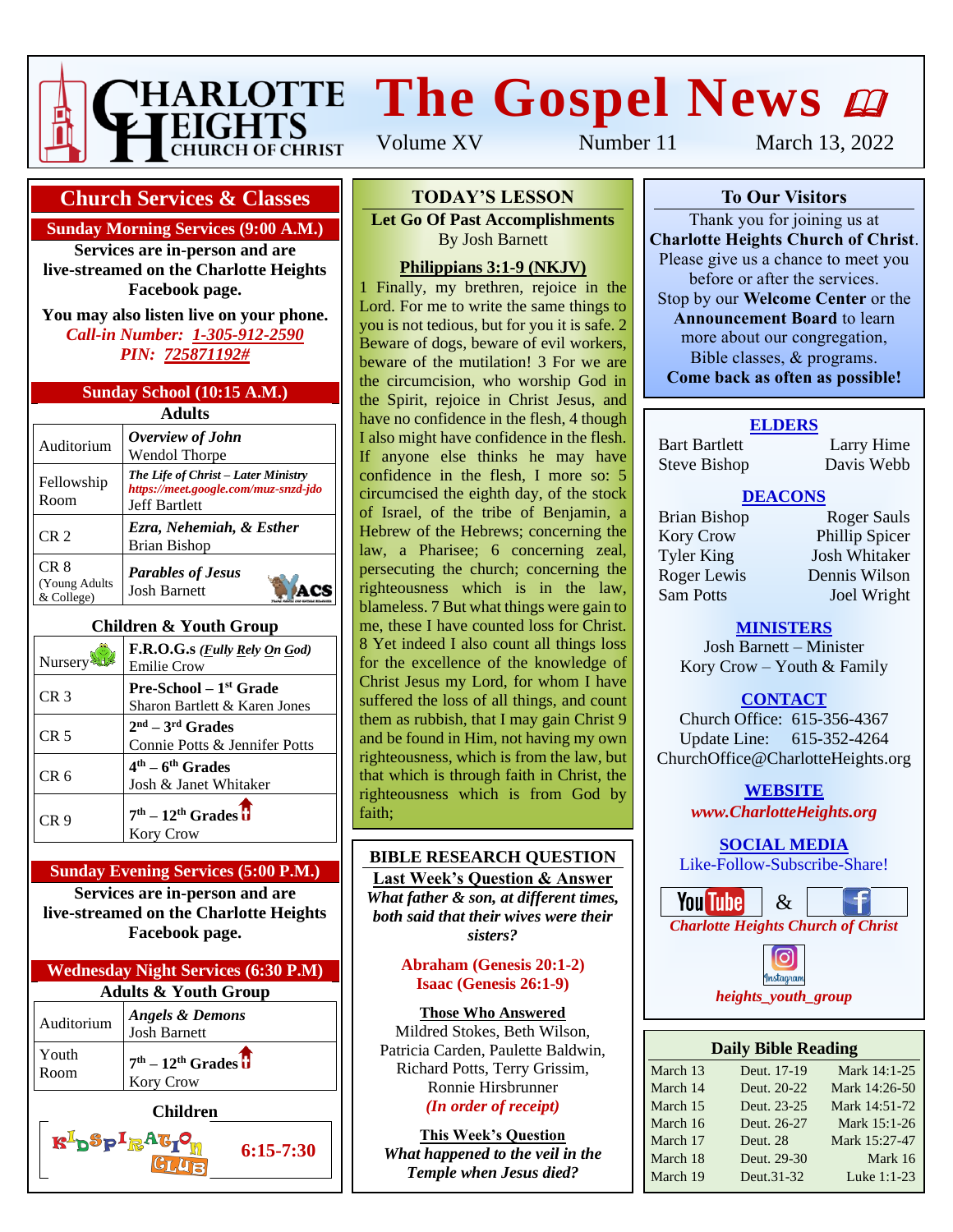**Upcoming Events – At-A-Glance**

**Brookdale Belle Meade – Service TODAY (3:00)** *See Josh if you would like to help.*

**Sunday Night Kidspiration L.A.B. TONIGHT (5:00)** *See Announcement*

> **Shower the People March 15 (5:30 – 9:00)**

**Ladies Bible Class March 16 (10:00)**

**Ladies Virtual Book Study March 17 (7:00)**

**Friday Night Singing March 18 (7:00) Old Union Church of Christ** *Refreshments Following*

**Sunday Evening Song Service March 20 (5:00)**

**CARE Team March 27 (After Evening Services)** *Potluck Meal – Everyone Invited*

**Monday Night for the Master April 4 (6:00)**

**TN Children's Home Pickup Day April 5** *See Announcement*

> **Congregational Workday April 9** *Details Coming Soon*

**KIDS – Easter Egg Hunt April 10** *Details Coming Soon*

#### **Until He Comes: Let Go - Let Go of Past Accomplishments**

Let me guess. You can recall and have kept every award, trophy, certificate, and diploma you ever received. We are all walking "tellers" of everything we have done right down to kindergarten graduation. I believe you know I'm kidding. I don't recall or remember every "award" in my life. In fact, I don't possess any of the baseball trophies that I won when I was younger. Those "awards" could be in a landfill or a thrift store.

We live in a world motivated by achievements and awards. We think in terms of best and first. We have transitioned from awarding the best player to everyone getting a trophy. The winners say, "I'd like to thank God for this!" What about the losers? Is God not to be thanked by them, too?

The apostle Paul moves to our third point in Philippians. We need to "let go". "*But one thing I do, forgetting those things which are behind and reaching forward to those things which are ahead...*" (3:13) We need to "let go" of anything and everything that keeps us from our faith in Christ Jesus. One of the hardest things to "let go" is our past accomplishments. If anyone could boast



about his accomplishments, it was the Apostle Paul. He chose to let go. What about you? In Him, Josh Barnett



#### Monday Night For The Master

We had 7 people at this month's **Monday Night for the Master**. The stations are set up on the table in the hallway.

You may participate in the following ways.

- 1. Pick up materials to send a note of encouragement to our Sick & Shut-Ins.
- 2. Sign the Cards on the table.
- 3. Sign up to bring items for the Homeless packets for next month.
- 4. Pick up the Homeless packets & distribute them to those in need.

#### Sympathy

Sympathy is extended to **Mildred Stokes** in the passing of her sister, **Annie Bell Buchanan**, last week. Services were conducted in Mt. Pleasant last Saturday.

*Please keep this family in your prayers.*

### Friends & Family Day – Thank You!

Thanks to everyone who participated in our **Friends & Family Day** last Sunday! We had 191 in attendance.

Thanks to everyone who set-up prior to Sunday, those who invited guests, those who brought food, those who served, and those who helped to clean up afterwards.

Our last **Friends & Family Day** was scheduled for 03/15/2020, and this was the first event cancelled due to the beginning of the pandemic. Services were still held that day, and we had 137 in attendance. The following week was the first week

ends

that our services were offered online only, and this continued for 12 weeks.

Thanks for helping us resume our **Friends & Family Day** and making it a success!

#### Thank You

Dear Charlotte Heights Family,

Thank you so much for the cards, calls, and donations that were made in honor of my mother, Wilma Rudd. It has meant so much to me during this very painful time. Mommy loved being a member of Charlotte Heights and participating in activities with you all. She still talked about God daily and worshipped online every Sunday when it was best for her not to get out.

Less than two hours before she passed gently at home, she had been looking at Indian jewelry in Santa Fe and was so happy.

Thank you for thinking of us out here in New Mexico. It was truly a blessing for Mom to finish out her life where she first began and grew up. She had a wonderful 94 years.

God Bless You All,

**Leesa Buterbaugh**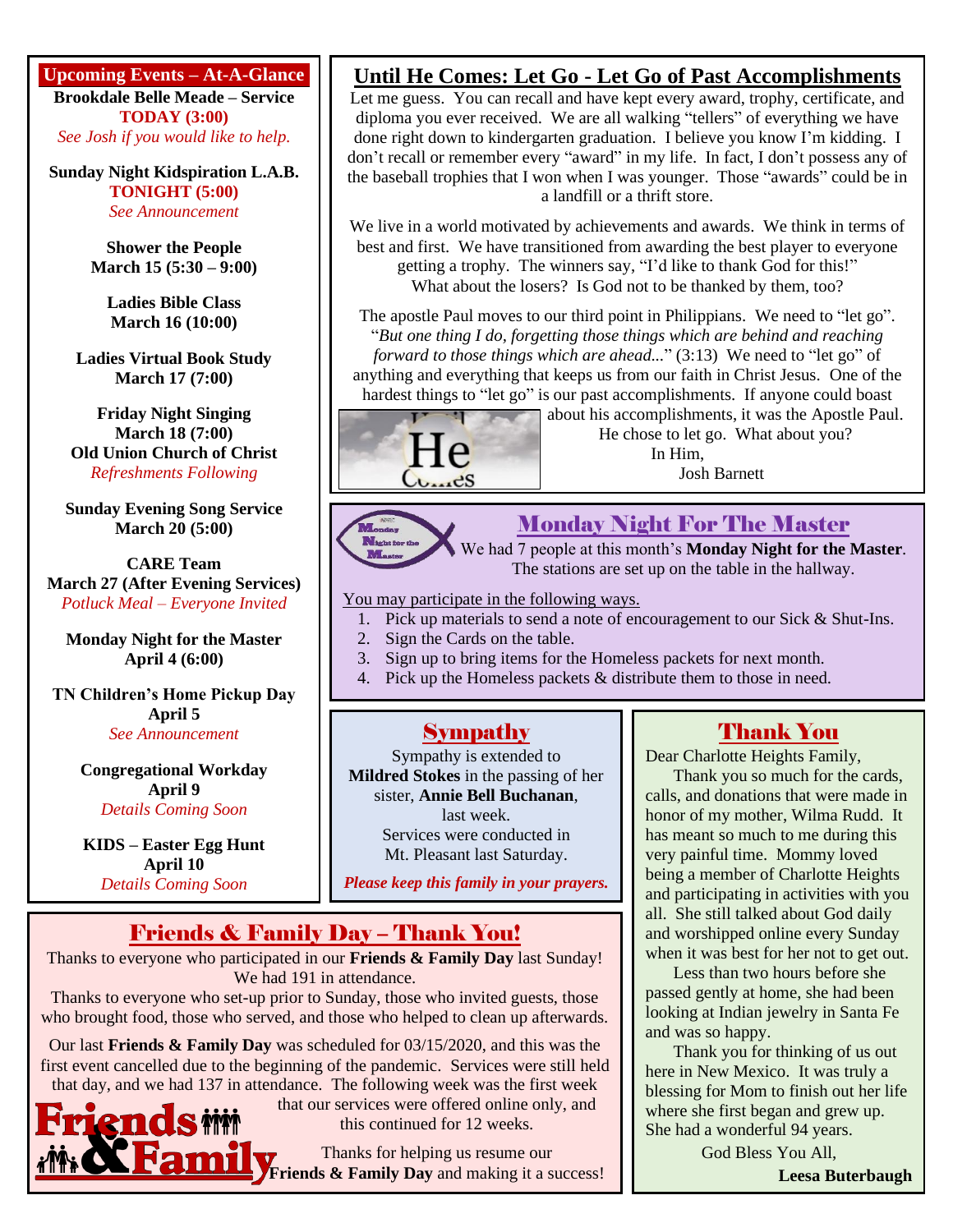

## ennessee Children's Home

**Tennessee Children's Home** is one of the mission points that Charlotte Heights supports throughout the year. They are having their **Spring Food and Supply Drive**.

#### **Flyers are located on the table in the hallway.**

Please bring only the **specific** non-perishable items that are listed. Place your items on the table in the hallway.

They are also asking families to consider making a \$20 donation to be used towards purchases of perishable foods. You may give these donations to the church office.

**Their truck will be here to pick-up the items on April 5 th .**



*Kidspiration Club will not meet this week because of Spring Break.*



#### Upcoming Events & Information



Our Sunday morning Youth Class is available via Zoom. *Please contact Kory if you would like to participate virtually.*

l.



**Tonight** we will restart our **Sunday Night Kidspiration L.A.B.** (**L**earning **A**bout the **B**ible). All Kidspiration Kids (ages  $6<sup>th</sup>$  Grade and under) are invited! These classes will be held every other Sunday night. We hope you will plan to join us!

**Tennessee Children's Home has four campuses, all of them providing safe harbor, treatment, and a Christian environment for displaced families and youth. Visit** *[www.tennesseechildrenshome.org](http://www.tennesseechildrenshome.org/)* **to learn more.**

- **West TN Campus (Henderson)** This campus serves at-risk males age 13 to 18 in a residential setting.
- **North Central TN** (Clarksville) This campus provides an Independent Living Program designed to help youth **Please 18 to 24 transition out of state custody.**
- **Spring Hill TN (Spring Hill)** This campus serves 32 at the mates age 15 to 16 m a residential setting. It is<br>currently the largest campus and also houses the statewide outcome use to any the angles campus and also nodes the state which operations for administration, accounting, & development. at-risk males age 13 to 18 in a residential setting. It is
- **East TN (Knoxville)** This campus offers treatment for **the displaced families and residential care for boys age 13 to 18.**